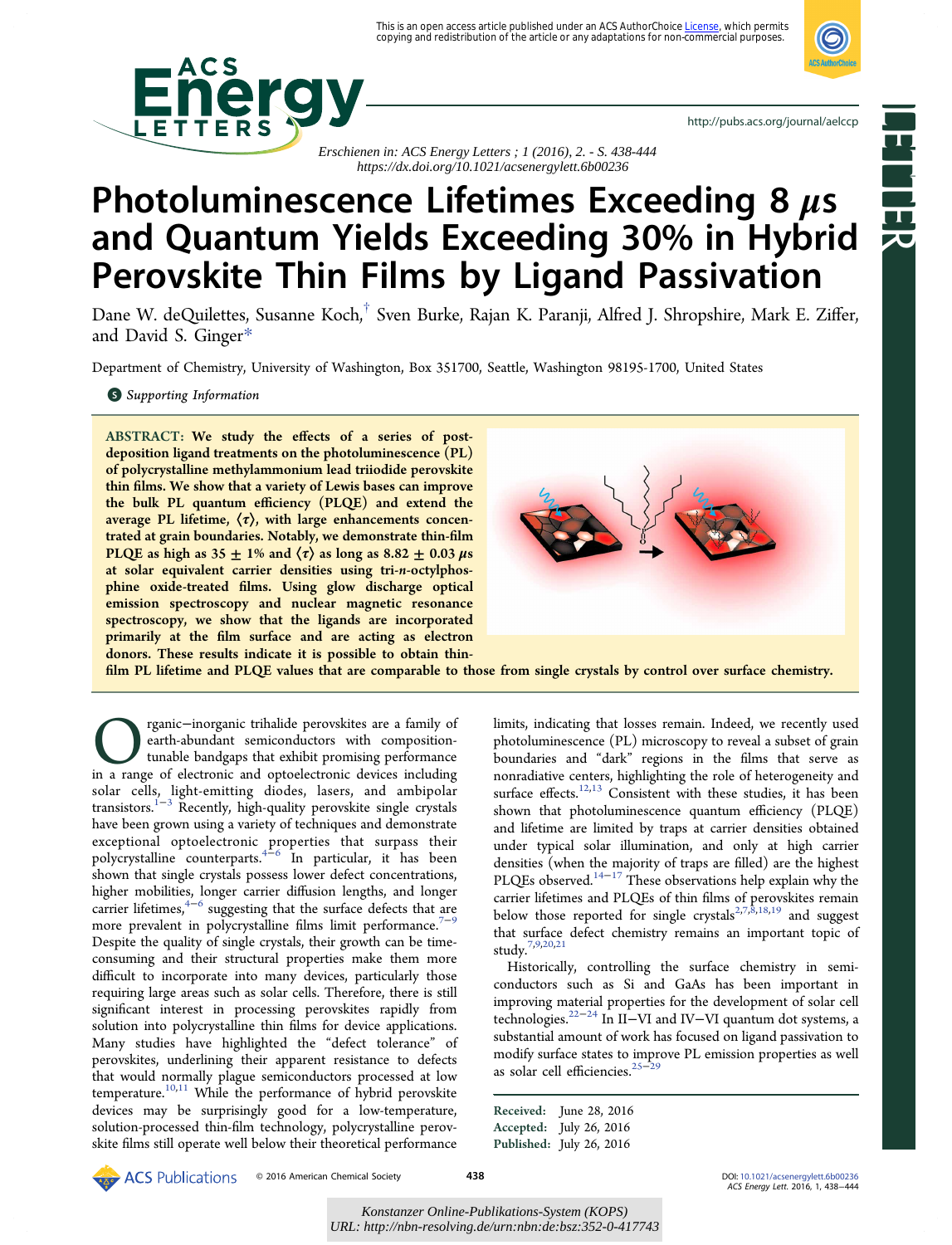

Figure 1. Photoluminescence studies of films treated with Lewis bases. (a) Bulk time-resolved photoluminescence decay traces of control (black) film treated with trioctylphosphine oxide (TOPO, red), octadecanethiol (ODT, orange), and triphenylphosphine (PPh<sub>3</sub>, blue), excited with pulsed excitation (470 nm, 125 kHz repetition rate, 30  $\text{nJ/cm}^2$  per pulse). (b) Integrated PL intensity statistics of control and TOPO-, ODT-, and PPh<sub>3</sub>-treated films. Error bars are standard error of the mean for  $N = 20$ .

In an effort to increase the photoluminescence quantum efficiency and lifetime in perovskites, several groups have utilized Lewis bases and acids to reduce defect densities and improve solar cell device performance.[14](#page-5-0),[21,30](#page-5-0)−[33](#page-5-0) For example, we recently found that pyridine vapor exposure to as-grown films can improve PL brightness while partially homogenizing the heterogeneous local PL emission.<sup>[12](#page-5-0)</sup> Other reports have incorporated Lewis bases and acids into perovskite precursor solutions before film deposition to improve performance.<sup>[30](#page-5-0)–[33](#page-5-0)</sup> However, it has been difficult to assess whether the additives lead to better crystallization and growth of the films<sup>[30](#page-5-0)−[32](#page-5-0)</sup> or if their residual presence in the film ameliorates nonradiative recombination.<sup>[31](#page-5-0),[32](#page-5-0)</sup> Recently, Li et al. proposed that alkylphosphonic acid  $\omega$ -ammonium chlorides can hydrogen bond with iodine atoms at the surface to improve grain cohesivity and device performance while also noting the beneficial role passivation may have in long-term device stability.<sup>[32](#page-5-0)</sup> Chen et al. have controlled the formation of  $PbI<sub>2</sub>$  at grain boundaries to reduce recombination at surface states, $34$  while Asbury and coworkers showed that small dithiols could remove surface defects.<sup>[21](#page-5-0)</sup>

Herein, we study the effect of post-deposition treatments with a variety of Lewis bases on the photoluminescence behavior of methylammonium lead triiodide perovskite thin films. We find that Lewis bases generally enhance the PL properties and can boost PL lifetimes nearly an order of magnitude to values as high as  $8.82 \pm 0.03 \,\mu s$ , the longest PL lifetime measured to date for thin films. Concomitant with improvements in lifetime, treated films also exhibit PLQE values as high as  $35 \pm 1\%$  at solar equivalent carrier densities. We use fluorescence imaging to show that these improvements are concentrated at the grain boundaries. Using glow discharge optical emission spectroscopy (GDOES) and nuclear magnetic resonance (NMR) spectroscopy, we confirm that these treatments behave in a fashion consistent with an electrondonating surface layer, rather than structure-directing agents. This work identifies quick and facile post-deposition methods to improve materials processing and the quality of perovskite films. Further optimization of passivation schemes and a better understanding of perovskite surface chemistry could allow solution-processed polycrystalline films to approach the electronic quality of single crystals.

We prepared neat perovskite films on glass by spin-coating a precursor solution containing  $PbOAc_2·3H_20$  and MAI in N,Ndimethylformamide (DMF) following the work of Zhang et al. (see the [Supporting Information](http://pubs.acs.org/doi/suppl/10.1021/acsenergylett.6b00236/suppl_file/nz6b00236_si_001.pdf) for full details). $35$  We then

exposed these films to a variety of thiols, amines, phosphines, and phosphine oxides and studied their impact on PL properties. We treated the films with low concentration (0.005−0.087 M) solutions of different ligands dissolved in chlorobenzene (CB) by spin-coating the ligand solutions onto the perovskite thin films (see the [Supporting Information](http://pubs.acs.org/doi/suppl/10.1021/acsenergylett.6b00236/suppl_file/nz6b00236_si_001.pdf)). To improve reproducibility, as well as exclude the effects that small amounts of water and oxygen can impart on the PL, we prepared, treated, and measured all samples in dry nitrogen (see the [Supporting Information\)](http://pubs.acs.org/doi/suppl/10.1021/acsenergylett.6b00236/suppl_file/nz6b00236_si_001.pdf).<sup>[36](#page-6-0)</sup>

Figure 1a shows typical bulk time-resolved PL decay traces measured at low pump fluence (470 nm, 30 nJ/cm<sup>2</sup> per pulse, corresponding to an excitation density of  $\sim 10^{15}$  cm<sup>-3</sup>) of several samples before and after single chemical treatments with tri-n-octylphosphine oxide (TOPO), 1-octadecanethiol (ODT), and triphenylphosphine  $(PPh_3)$  measured in nitrogen. These compounds are all expected to behave as monodentate ligands because they possess only one coordinating atom. We also investigated some bidentate ligands as well as various other coordinating atoms, all of which showed general improvements in the PL (see [Figure S1](http://pubs.acs.org/doi/suppl/10.1021/acsenergylett.6b00236/suppl_file/nz6b00236_si_001.pdf) for all treatments explored). Before ligand treatment, the PL lifetimes are typically of the order of a hundred nanoseconds, consistent with high-quality  $CH<sub>3</sub>NH<sub>3</sub>PbI<sub>3</sub>$  films reported by a number of authors.<sup>[21](#page-5-0),[39,40](#page-6-0)</sup> Figure 1 shows that all of the screened treatments extend both the PL lifetime and the integrated PL intensity (Figure 1b) of the perovskite films, suggesting that the treatments are removing nonradiative decay pathways. To determine if this observation extends to different perovskite preparation routes, we performed these same treatments on films prepared using  $PbCl<sub>2</sub>$  and  $PbI<sub>2</sub>$  as Pb sources and observed similar improvements [\(Figure S2\)](http://pubs.acs.org/doi/suppl/10.1021/acsenergylett.6b00236/suppl_file/nz6b00236_si_001.pdf). We note that control films exposed to only neat CB solution do not show improvements in PL [\(Figure S3\)](http://pubs.acs.org/doi/suppl/10.1021/acsenergylett.6b00236/suppl_file/nz6b00236_si_001.pdf) and also that treated films washed with CB or 2-propanol can, depending on the washing procedure, result in a reinitialization of the PL intensity [\(Figure S4](http://pubs.acs.org/doi/suppl/10.1021/acsenergylett.6b00236/suppl_file/nz6b00236_si_001.pdf)). This data suggests that the ligands are relatively labile and can be removed by rinsing with a suitable solvent.

Next, we examine the interaction between the potential ligands and the perovskite thin films. First, we used glow discharge optical emission spectroscopy (GDOES) to probe the chemical composition as a function of depth for samples treated with the thiol, ODT. This technique has been employed to detect small dopant concentrations (ppm) in thin films of a-Si:H and other semiconductors, making it capable of probing the small concentrations of molecules introduced onto the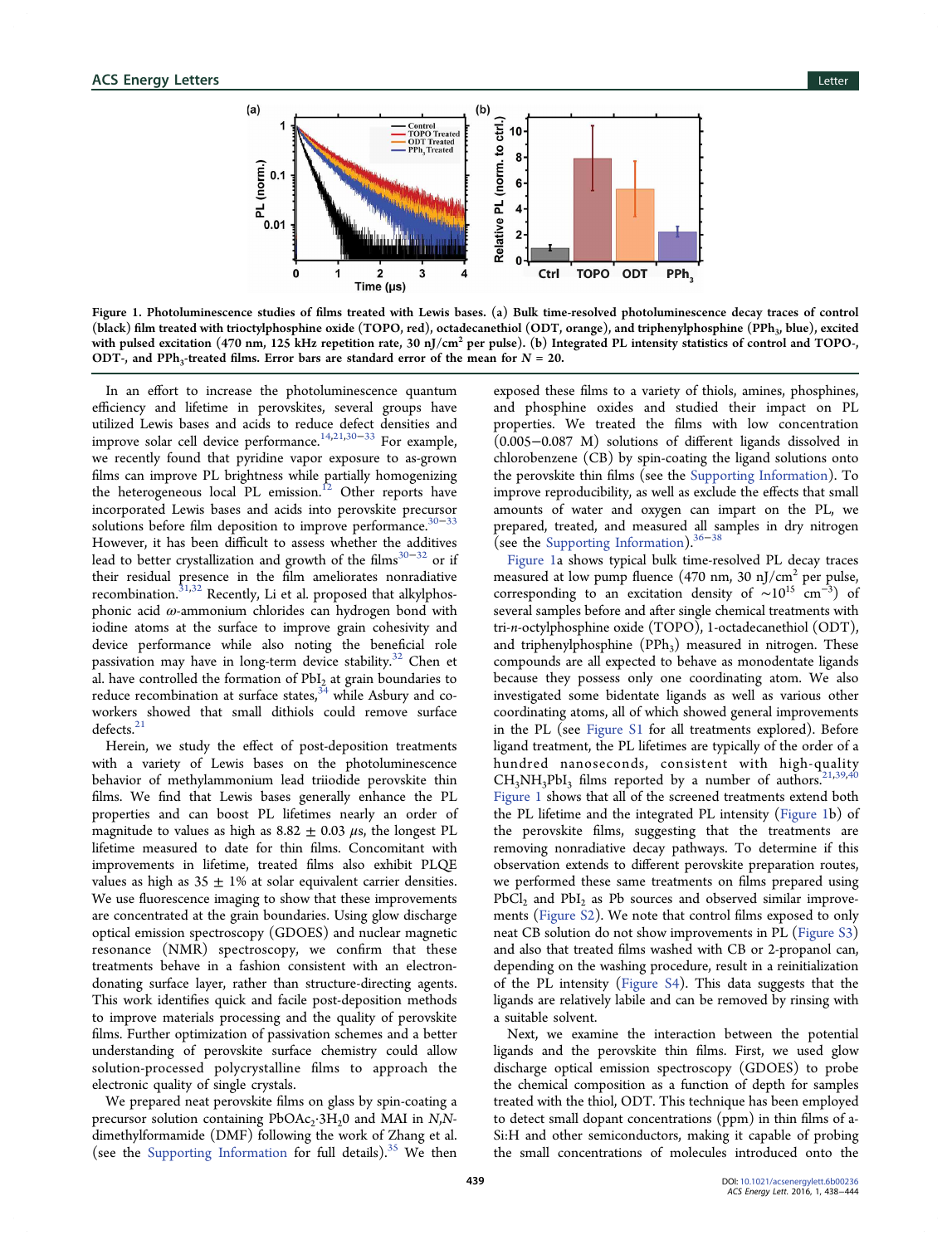

Figure 2. Evidence that Lewis bases are acting as surface ligands. (a) GDOES plot of an octadecanethiol (ODT)-treated film monitoring the sulfur (S, orange) and lead (Pb, black) intensities as a function of film depth. (b) Plot identical to that shown in panel a with a shorter sputter time window, highlighting the composition at the surface. (c)  $^{31}P$  solid-state NMR spectroscopy of the free ligand triphenylphosphine (PPh<sub>3</sub>, black) versus a perovskite sample treated with PPh<sub>3</sub> (blue).

perovskite surface.<sup>[41,42](#page-6-0)</sup> Figure 2a,b shows the sulfur  $(S)$  and lead (Pb) intensities as a function of sputtering time (film depth) for a sample treated with 0.087 M ODT (see the [Supporting Information](http://pubs.acs.org/doi/suppl/10.1021/acsenergylett.6b00236/suppl_file/nz6b00236_si_001.pdf) for sample preparation). We observe a peak in the sulfur signal at the surface (i.e., onset of the Pb signal) of the ODT-treated film, which is not present in an untreated control film [\(Figure S5](http://pubs.acs.org/doi/suppl/10.1021/acsenergylett.6b00236/suppl_file/nz6b00236_si_001.pdf)), indicating that ODT is primarily present at the film surface, not the bulk. We note that small concentrations of ODT may have penetrated further into the film (i.e., grain boundaries) but may be below the detection limit (ppm) of the technique.<sup>[41](#page-6-0),[42](#page-6-0)</sup> We also confirmed that the treatments do not measurably change the optical density of the film or lead to measurable microscopic restructuring of the film morphology as evidenced by scanning electron microscopy (SEM) and X-ray diffraction (XRD) [\(Figures S6 and S7](http://pubs.acs.org/doi/suppl/10.1021/acsenergylett.6b00236/suppl_file/nz6b00236_si_001.pdf)). The fact that the treatment is applied after film growth, that the ODT is confined to the surface, and that we see no other quantifiable changes in the film structure strongly suggests that the Lewis base is acting as a surface ligand rather than affecting the bulk structure.

To further verify whether the Lewis bases could be interacting with the perovskite surfaces as classic electrondonating ligands, we performed <sup>31</sup>P solid-state NMR spectros-copy on PPh<sub>3</sub>-treated samples (see the [Supporting Information](http://pubs.acs.org/doi/suppl/10.1021/acsenergylett.6b00236/suppl_file/nz6b00236_si_001.pdf) for sample preparation). NMR spectroscopy gives insight into the local bonding environment of spin-active nuclei and has been widely employed to understand the surface chemistry of quantum dots. $26,43$  $26,43$  Figure 2c shows that the phosphorus peak of a PPh<sub>3</sub>-treated perovskite sample is shifted downfield when compared to the free ligand control. This downfield shift is consistent with the expected reduction in electron density surrounding the phosphorus nucleus (i.e., deshielding) upon interaction with the perovskite, which we take as confirmation that  $PPh<sub>3</sub>$  is indeed acting as an electron-donating molecule (Lewis base) and surface ligand. $43,44$  Our results from solidstate NMR in conjunction with GDOES build a strong case

that surface defects exist and can be passivated with postdeposition ligand treatments. Underscoring this result, we note that the ligands improve the PL while being confined nearly exclusively to the film surface as would be expected from their steric bulk and as experimentally confirmed by GDOES. Furthermore, the NMR data show that the compounds are acting as electron-donating ligands.

Having screened a range of different Lewis base treatments with our perovskite thin films, we next consider the PL enhancements that can be achieved with an optimized treatment. [Figure 3a](#page-3-0) shows the champion time-resolved PL decay trace of a control film treated with 0.025 M TOPO dissolved in chlorobenzene and measured at a low fluence (470 nm, 50  $\mathrm{nJ/cm^{2}}$  per pulse). The fits to the data are stretched exponential curves with a characteristic lifetime,  $\tau_c = 0.92 \pm$ 0.01  $\mu$ s, and stretching exponent,  $\beta$  = 0.90, for the control and  $\tau_c$  = 7.60  $\pm$  0.04  $\mu$ s and  $\beta$  = 0.77 for the TOPO-treated film. Error ranges for the PL lifetimes are estimated from the uncertainties in the fit parameters based on photon counting statistics, where the errors in the reported  $\beta$  values are negligible. This stretched exponential behavior at relatively low excitation power is consistent with literature reports $12,45,46$  $12,45,46$  $12,45,46$  $12,45,46$  and indicative of a distribution of local monomolecular recombination rates resulting from heterogeneity in the local nonradiative decay rates.<sup>[12](#page-5-0),[13,20](#page-5-0),[47](#page-6-0)–[50](#page-6-0)</sup> We computed the average lifetime,  $\langle \tau \rangle$ , of the stretched exponential distribution according to eq 1.<sup>[51](#page-6-0)</sup>

$$
\langle \tau \rangle = \frac{\tau_c}{\beta} \Gamma \left( \frac{1}{\beta} \right) \tag{1}
$$

where  $\Gamma(1/\beta)$  is defined as the gamma function in eq 2:

$$
\Gamma\left(\frac{1}{\beta}\right) = \int_0^\infty x^{(1-\beta)/\beta} e^{-x} dx
$$
 (2)

We obtained  $\langle \tau \rangle = 0.97 \pm 0.01$  *μs* for the control film, which improved to  $\langle \tau \rangle$  = 8.82  $\pm$  0.03  $\mu$ s when treated with TOPO,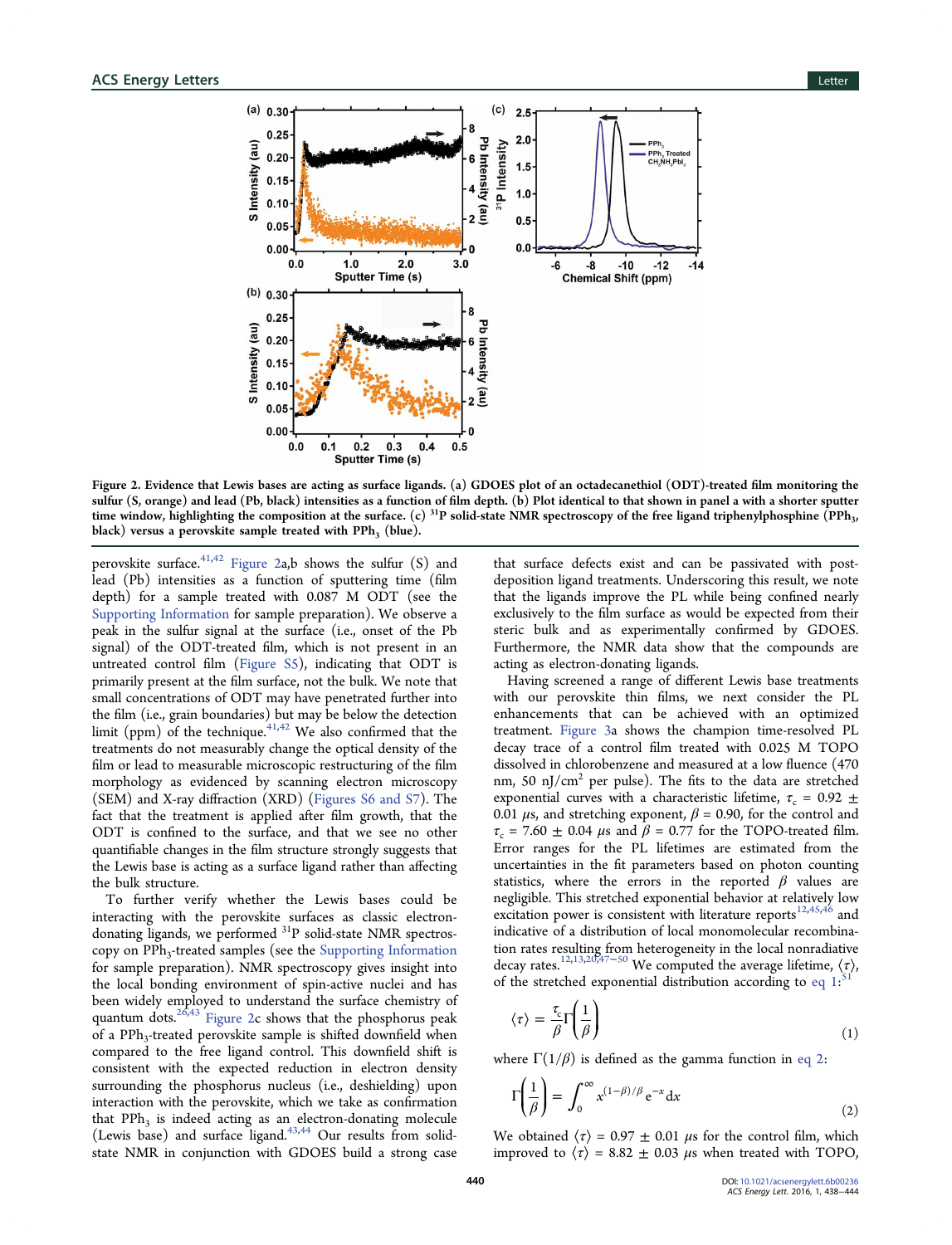<span id="page-3-0"></span>

Figure 3. Photoluminescence measurements of optimized ligand treatment. (a) Champion bulk time-resolved photoluminescence (PL) decay traces of control (black) and trioctylphosphine oxide (TOPO, red) treated films on glass excited with pulsed excitation (470 nm, 30 kHz repetition rate, 50 nJ/cm<sup>2</sup> per pulse). (b) External PL quantum efficiency of films reported in panel a as a function of excitation power (532 nm, CW laser). Solid red squares are data taken 1 week prior to data marked with open squares, showing good sample stability. Solid lines are fits to the data taking into consideration monomolecular, bimolecular, and Auger recombination (see the [Supporting Information](http://pubs.acs.org/doi/suppl/10.1021/acsenergylett.6b00236/suppl_file/nz6b00236_si_001.pdf)). (c) Normalized steady-state photoluminescence spectrum of control (black) and TOPO (red) treated film and (inset) raw PL data, showing the relative intensities before and after TOPO treatment.

where error values are the propagated uncertainty in the input fit parameters. Figure 3b plots the PLQE of these same films measured in an integrating sphere as a function of excitation power. The data show that the PLQE increases roughly an order of magnitude for films treated with TOPO compared to control films across all excitation powers. Importantly, we find at excitation powers which generate carrier densities comparable to 1 sun illumination $52$  that the PLQE can be enhanced from  $\sim$ 3% for the control film to values as high as 35  $\pm$  1% for the TOPO-treated film. The increase in PLQE as a function of excitation power has been attributed to increasing radiative bimolecular recombination as a result of trap filling.<sup>15,[16](#page-5-0)[,52](#page-6-0)</sup> Following previous reports, $16,52$  $16,52$  we modeled the PLQE data using a combination of nonradiative and radiative monomolecular, bimolecular, and Auger recombination terms (see the [Supporting Information](http://pubs.acs.org/doi/suppl/10.1021/acsenergylett.6b00236/suppl_file/nz6b00236_si_001.pdf) and Figure S8). We report small variations in the radiative monomolecular,  $k_r = 3.8 \times 10^4 \text{ s}^{-1}$ ; bimolecular,  $k_{\rm b} = 4.0 \times 10^{-11} \text{ cm}^3 \text{ s}^{-1}$ ; and Auger rate constants,  $k_A = 4 \times 10^{-28}$  cm<sup>6</sup> s<sup>-1</sup> for the treated film, compared to the control film, where  $k_r = 4.1 \times 10^4 \text{ s}^{-1}$ ,  $k_b = 3.5 \times 10^{-11} \text{ cm}^3 \text{ s}^{-1}$ , and  $k_{A} = 4 \times 10^{-28}$  cm<sup>6</sup> s<sup>-1</sup>, which are consistent with literature values.[12](#page-5-0),[53,54](#page-6-0) In contrast, we observe a significant difference in the nonradiative monomolecular rate constant,  $k_{nr} = 9.1 \times 10^5$ s<sup>-1</sup>, for the TOPO-treated film compared to  $k_{\text{nr}} = 6.6 \times 10^6 \text{ s}^{-1}$ for the control film. This corresponds to a ∼7-fold reduction in the nonradiative decay rate for the TOPO-treated film, consistent with a comparable reduction in nonradiative recombination centers and nearly an order of magnitude increase in PLQE for the TOPO-treated film. We note that these rate constant values are consistent with our fitting of the TRPL data at low carrier densities  $({\sim}10^{15} \text{ cm}^{-3})$  to a superposition of monomolecular relaxation functions as we



Figure 4. Fluorescence microscopy of ligand passivated film. (a) Fluorescence image of a perovskite film before (a) and after (b) trioctylphosphine oxide (TOPO) treatment plotted on the same PL intensity scale. (c) Bulk time-resolved photoluminescence of the control film (black) with an average lifetime  $\langle \tau \rangle$  = 0.73  $\pm$  0.01  $\mu$ s, which improved to 2.40  $\pm$  0.09  $\mu$ s after TOPO (red) treatment (470 nm, 125 kHz, 70 nJ/cm<sup>2</sup> per pulse). Solid lines are stretched exponential fits to the data. (d) Image showing the ratio of (b) TOPO-treated fluorescence image divided by (a) the control fluorescence image.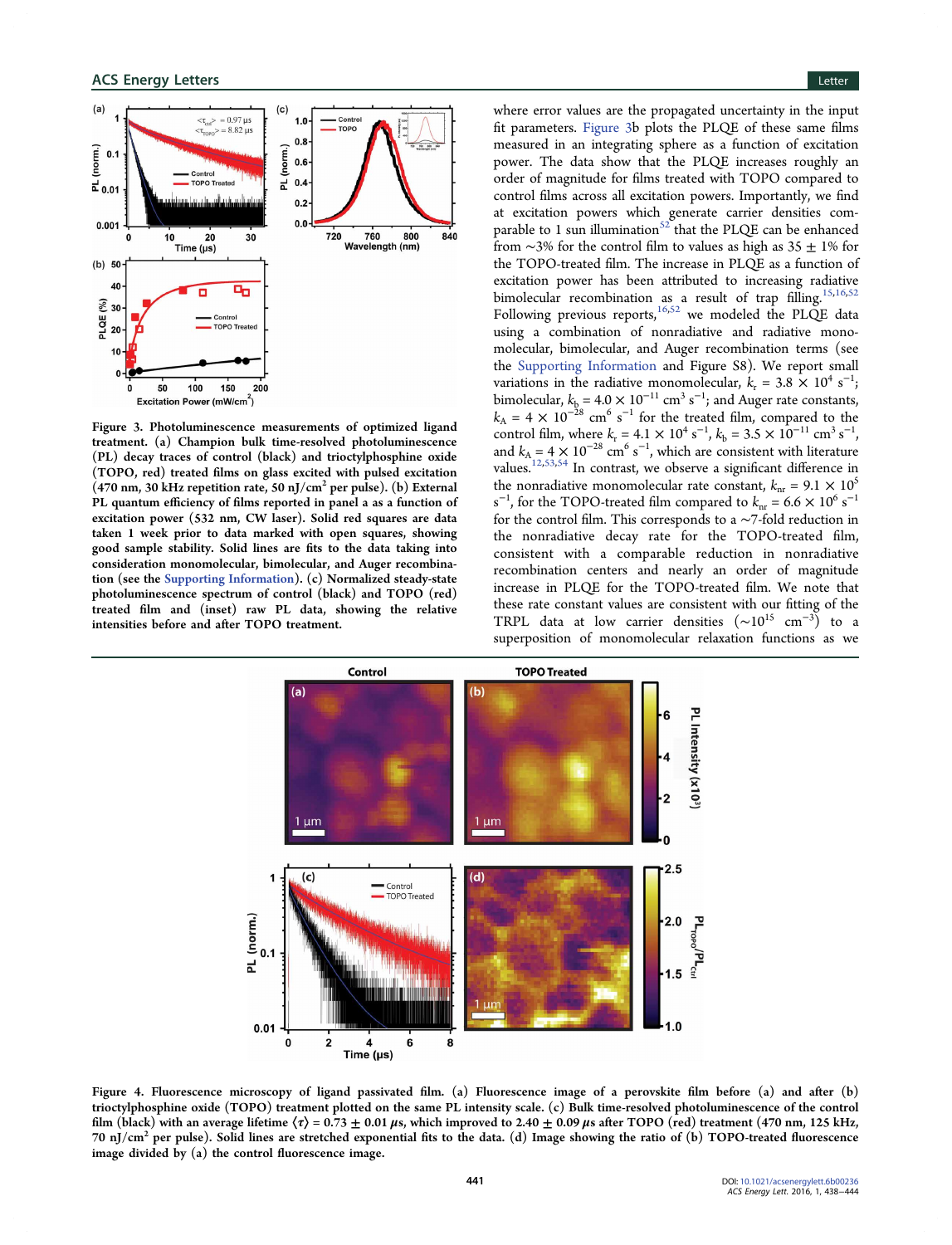<span id="page-4-0"></span>find, within this regime, that bimolecular recombination contributes to only ∼5% of the total recombination rate in comparison to ∼95% from monomolecular recombination.

To better elucidate the mechanism by which nonradiative recombination is reduced, we also performed steady-state PL spectroscopy. [Figure 3c](#page-3-0) shows the PL spectra before and after TOPO treatment. We consistently observe a small red-shift for TOPO-treated films in comparison to the control films. Previously, our group has reported an improvement in PL and concomitant blue-shift in the optical features for pyridinetreated films, $12$  which suggests treatments may modulate the electronic structure near the band-edge. Interestingly, it has been reported that large grain size polycrystalline films have a red-shifted PL peak compared to small grain polycrystalline films and also that single-crystal bulk emission is red-shifted compared to the surface emission.<sup>[9,17](#page-5-0),[55,56](#page-6-0)</sup> These differences in the measured optical properties have been attributed to compositional changes at the grain boundaries, lattice strain, variations in crystallinity, and photon recycling.<sup>[9,17](#page-5-0),[55](#page-6-0)–[57](#page-6-0)</sup> Here we report no observable changes in XRD spectra or in average grain size [\(Figures S6](http://pubs.acs.org/doi/suppl/10.1021/acsenergylett.6b00236/suppl_file/nz6b00236_si_001.pdf)) and minimal shift in the PL spectrum over long time scales [\(Figure S9](http://pubs.acs.org/doi/suppl/10.1021/acsenergylett.6b00236/suppl_file/nz6b00236_si_001.pdf)), suggesting that the PL emission in our samples may be dominated, in part, by the surface composition.

Previously, we showed that pyridine homogenizes the PL of perovskite thin films. $^{12}$  $^{12}$  $^{12}$  [Figure 4](#page-3-0) shows a fluorescence intensity image of a control film before ([Figure 4](#page-3-0)a) and after [\(Figure 4b](#page-3-0)) treatment with TOPO plotted on the same PL intensity scale. Overall we find that TOPO treatment has a similar effect as pyridine, generally enhancing PL in all regions of film, with grain boundaries still being generally dimmer than grain centers. This ensemble improvement is also evident from the enhancement in the average bulk lifetime ([Figure 4c](#page-3-0)), where the control film initially exhibited  $\langle \tau \rangle = 0.73 \pm 0.01 \mu s$  which increased to  $\langle \tau \rangle$  = 2.40  $\pm$  0.09  $\mu$ s after TOPO treatment. The measured bulk improvement can be further partitioned into local improvements. [Figure 4](#page-3-0)d shows an image with the ratio of the PL intensity image for the TOPO-treated film to the control film. We find that the relative differential improvement at the grain boundaries (average enhancement factor of ∼1.8×) is larger than for the grain centers (∼1.6×), suggesting that the TOPO is preferentially active at passivating grain boundary surface states ([Figure S10\)](http://pubs.acs.org/doi/suppl/10.1021/acsenergylett.6b00236/suppl_file/nz6b00236_si_001.pdf). More generally, we find that the largest improvements in PL are achieved for regions with initially lower PL, which we have previously correlated to regions of higher defect densities ([Figure S10\)](http://pubs.acs.org/doi/suppl/10.1021/acsenergylett.6b00236/suppl_file/nz6b00236_si_001.pdf).<sup>[12,13](#page-5-0)</sup> The preferential brightening of grain boundaries could result from the three-dimensional topography of grain boundaries, which may have higher defect densities than some of the flatter surfaces of the grain interiors or potentially the selective targeting of facet-dependent defect states.<sup>[58](#page-6-0)</sup> Together these results are again broadly consistent with the picture that these treatments are reducing nonradiative recombination associated with surface states.

Reducing nonradiative recombination so that perovskite thin films can approach 100% photoluminescence quantum efficiency remains an important technological goal.<sup>[11](#page-5-0),[52,59](#page-6-0),[60](#page-6-0)</sup> In the case where all nonradiative surface states were effectively passivated, we would expect the carrier lifetimes and PLQEs in polycrystalline films to approach that of single crystals.<sup>[2,7,18](#page-5-0)</sup> To date, there has been a wide range of reported single-crystal carrier lifetimes spanning from tens of nanoseconds to hundreds of microseconds, depending on the measurement

technique.[4](#page-5-0)−[6,8,](#page-5-0)[56](#page-6-0) Polycrystalline films, on the other hand, do not typically exhibit microsecond carrier lifetimes but rather possess lifetimes ranging from tens of nanoseconds to a few hundred nanoseconds.<sup>[39,45](#page-6-0),[52](#page-6-0)</sup> To the best of our knowledge, Noel et al. previously reported the longest measured PL lifetime for polycrystalline films to date, with values reaching ∼2 μs upon surface treatment with pyridine and thiophene when measured at low fluence.<sup>[14](#page-5-0)</sup> In addition to the long carrier lifetimes measured in this work, we also report PLQEs exceeding 30%. For polycrystalline thin films, PLQEs are typically ∼10% or lower under excitation powers comparable to  $\int_{1}^{1}$  sun illumination,  $\int_{1}^{12,40,52,61,62}$  $\int_{1}^{12,40,52,61,62}$  $\int_{1}^{12,40,52,61,62}$  $\int_{1}^{12,40,52,61,62}$  and only in single-crystal nanowires and nanocrystals are PLQEs in excess of 50% reached.[2](#page-5-0),[18,19](#page-5-0) Our findings here suggest that the surface chemistry of polycrystalline films can be controlled to approach the carrier lifetimes and PLQEs more typical of single crystals.

After studying a library of Lewis bases, we have found that optimized treatments have reduced nonradiative recombination in CH<sub>3</sub>NH<sub>3</sub>PbI<sub>3</sub> perovskite films, extended PL lifetimes to values as high as  $8.82 \pm 0.03 \mu s$ , and improved PLQE values to  $35 \pm 1\%$  at solar equivalent carrier densities. To further support the idea that these treatments are specifically targeting surface defects, we used glow discharge optical emission spectroscopy to show ligands are confined predominately at the film surface where steric effects likely prevent penetration further into the bulk of the film. With  $31P$  solid-state nuclear magnetic resonance, we showed that the molecules are behaving as classic surface ligands and Lewis bases. These results highlight the detrimental effect of perovskite surface states on optoelectronic performance, and here we show a facile and rapid post-deposition method that can alter the surface composition, yielding polycrystalline films with improved optoelectronic quality. With further development and characterization of ligand passivation schemes as well as a deeper understanding of their impact on the perovskite electronic structure, it is likely that thin-film perovskites will be able to approach their maximum theoretical performance in a wide range of polycrystalline perovskite optoelectronic devices.

## ■ ASSOCIATED CONTENT

# **6** Supporting Information

The Supporting Information is available free of charge on the [ACS Publications website](http://pubs.acs.org) at DOI: [10.1021/acsenergy](http://pubs.acs.org/doi/abs/10.1021/acsenergylett.6b00236)[lett.6b00236.](http://pubs.acs.org/doi/abs/10.1021/acsenergylett.6b00236)

> Materials and methods, supplementary text, photoluminescence measurements of other Lewis bases and precursor preparation routes, solvent wash control experiments, linear absorption spectroscopy, XRD spectroscopy, SEM characterization, streak camera experiments, and fluorescence image analysis [\(PDF](http://pubs.acs.org/doi/suppl/10.1021/acsenergylett.6b00236/suppl_file/nz6b00236_si_001.pdf))

# ■ AUTHOR INFORMATION

#### Corresponding Author

\*E-mail: [ginger@chem.washington.edu.](mailto:ginger@chem.washington.edu)

### Present Address

† S.K.: Department of Physics, University of Konstanz, P.O. Box 680, 78457 Konstanz, Germany.

#### Notes

The authors declare no competing financial interest.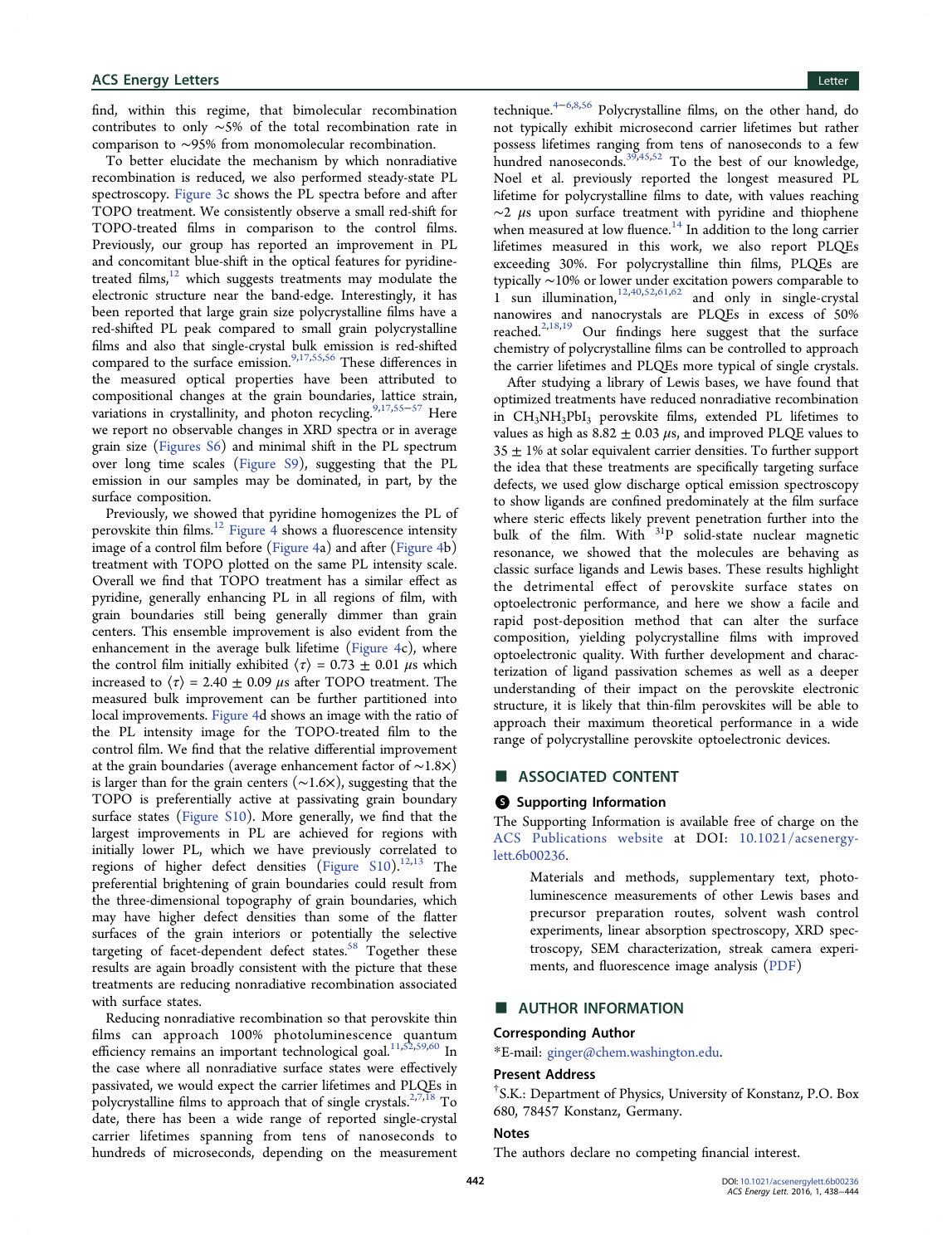# <span id="page-5-0"></span>■ ACKNOWLEDGMENTS

D.W.D and D.S.G acknowledge DOE (DE-SC0013957) for supporting the local imaging work. D.W.D. acknowledges support from an NSF Graduate Research Fellowship (DGE-1256082) and thanks J. Mohammed, L. Bradshaw, G. Eperon, N. Li, and A. Marchioro for experimental help. This research was performed in part at the Molecular Analysis Facility (MAF), which is funded, in part, by the University of Washington, Molecular Engineering and Sciences Institute, and the Clean Energy Institute, as well as infrastructure grants from the National Institutes of Health (NIH) and the National Science Foundation (ECCS-1542101).

## ■ REFERENCES

(1) Stranks, S. D.; Snaith, H. J. Metal-Halide Perovskites for Photovoltaic and Light-Emitting Devices. Nat. Nanotechnol. 2015, 10, 391−402.

(2) Zhang, W.; Eperon, G. E.; Snaith, H. J. Metal Halide Perovskites for Energy Applications. Nat. Energy 2016, 1, 16048.

(3) Mei, Y.; Zhang, C.; Vardeny, Z. V.; Jurchescu, O. D. Electrostatic Gating of Hybrid Halide Perovskite Field-Effect Transistors: Balanced Ambipolar Transport at Room-Temperature. MRS Commun. 2015, 5, 297−301.

(4) Shi, D.; Adinolfi, V.; Comin, R.; Yuan, M.; Alarousu, E.; Buin, A.; Chen, Y.; Hoogland, S.; Rothenberger, A.; Katsiev, K.; et al. Low Trap-State Density and Long Carrier Diffusion in Organolead Trihalide Perovskite Single Crystals. Science 2015, 347, 519−522.

(5) Dong, Q.; Fang, Y.; Shao, Y.; Mulligan, P.; Qiu, J.; Cao, L.; Huang, J. Electron-Hole Diffusion Lengths > 175  $\mu$ m in Solution-Grown CH3NH3PbI3 Single Crystals. Science 2015, 347, 967−970.

(6) Saidaminov, M. I.; Abdelhady, A. L.; Murali, B.; Alarousu, E.; Burlakov, V. M.; Peng, W.; Dursun, I.; Wang, L.; He, Y.; Maculan, G.; et al. High-Quality Bulk Hybrid Perovskite Single Crystals Within Minutes by Inverse Temperature Crystallization. Nat. Commun. 2015, 6, 7586.

(7) Yang, Y.; Yan, Y.; Yang, M.; Choi, S.; Zhu, K.; Luther, J. M.; Beard, M. C. Low Surface Recombination Velocity in Solution-Grown CH3NH3PbBr3 Perovskite Single Crystal. Nat. Commun. 2015, 6, 7961.

(8) Bi, Y.; Hutter, E. M.; Fang, Y.; Dong, Q.; Huang, J.; Savenije, T. J. Charge Carrier Lifetimes Exceeding 15  $\mu$ s in Methylammonium Lead Iodide Single Crystals. J. Phys. Chem. Lett. 2016, 7, 923−928.

(9) Wu, B.; Nguyen, H. T.; Ku, Z.; Han, G.; Giovanni, D.; Mathews, N.; Fan, H. J.; Sum, T. C. Discerning the Surface and Bulk Recombination Kinetics of Organic-Inorganic Halide Perovskite Single Crystals. Adv. Energy Mater. 2016, 6, 1600551.

(10) Brandt, R. E.; Stevanovic, V.; Ginley, D. S.; Buonassisi, T. ́ Identifying Defect-Tolerant Semiconductors with High Minority-Carrier Lifetimes: Beyond Hybrid Lead Halide Perovskites. MRS Commun. 2015, 5, 265−275.

(11) Tvingstedt, K.; Malinkiewicz, O.; Baumann, A.; Deibel, C.; Snaith, H. J.; Dyakonov, V.; Bolink, H. J. Radiative Efficiency of Lead Iodide Based Perovskite Solar Cells. Sci. Rep. 2014, 4, 6071.

(12) deQuilettes, D. W.; Vorpahl, S. M.; Stranks, S. D.; Nagaoka, H.; Eperon, G. E.; Ziffer, M. E.; Snaith, H. J.; Ginger, D. S. Impact of Microstructure on Local Carrier Lifetime in Perovskite Solar Cells. Science 2015, 348, 683−686.

(13) deQuilettes, D. W.; Zhang, W.; Burlakov, V. M.; Graham, D. J.; Leijtens, T.; Osherov, A.; Bulovic, V.; Snaith, H. J.; Ginger, D. S.; Stranks, S. D. Photo-Induced Halide Redistribution in Organic-Inorganic Perovskite Films. Nat. Commun. 2016, 7, 11683.

(14) Noel, N. K.; Abate, A.; Stranks, S. D.; Parrott, E. S.; Burlakov, V. M.; Goriely, A.; Snaith, H. J. Enhanced Photoluminescence and Solar Cell Performance via Lewis Base Passivation of Organic-Inorganic Lead Halide Perovskites. ACS Nano 2014, 8, 9815−9821.

(15) Deschler, F.; Price, M.; Pathak, S.; Klintberg, L. E.; Jarausch, D. D.; Higler, R.; Huttner, S.; Leijtens, T.; Stranks, S. D.; Snaith, H. J.;

et al. High Photoluminescence Efficiency and Optically Pumped Lasing in Solution-Processed Mixed Halide Perovskite Semiconductors. J. Phys. Chem. Lett. 2014, 5, 1421−1426.

(16) Stranks, S. D.; Burlakov, V. M.; Leijtens, T.; Ball, J. M.; Goriely, A.; Snaith, H. J. Recombination Kinetics in Organic-Inorganic Perovskites: Excitons, Free Charge, and Subgap States. Phys. Rev. Appl. 2014, 2, 034007.

(17) D'Innocenzo, V.; Srimath Kandada, A. R.; De Bastiani, M.; Gandini, M.; Petrozza, A. Tuning the Light Emission Properties by Band Gap Engineering in Hybrid Lead Halide Perovskite. J. Am. Chem. Soc. 2014, 136, 17730−17733.

(18) Zhu, H.; Fu, Y.; Meng, F.; Wu, X.; Gong, Z.; Ding, Q.; Gustafsson, M. V.; Trinh, M. T.; Jin, S.; Zhu, X. Y. Lead Halide Perovskite Nanowire Lasers with Low Lasing Thresholds and High Quality Factors. Nat. Mater. 2015, 14, 636−642.

(19) Protesescu, L.; Yakunin, S.; Bodnarchuk, M. I.; Krieg, F.; Caputo, R.; Hendon, C. H.; Yang, R. X.; Walsh, A.; Kovalenko, M. V. Nanocrystals of Cesium Lead Halide Perovskites (CsPbX $_3$ , X = Cl, Br, and I): Novel Optoelectronic Materials Showing Bright Emission with Wide Color Gamut. Nano Lett. 2015, 15, 3692−3696.

(20) Bischak, C. G.; Sanehira, E. M.; Precht, J. T.; Luther, J. M.; Ginsberg, N. S. Heterogeneous Charge Carrier Dynamics in Organic-Inorganic Hybrid Materials: Nanoscale Lateral and Depth-Dependent Variation of Recombination Rates in Methylammonium Lead Halide Perovskite Thin Films. Nano Lett. 2015, 15, 4799−4807.

(21) Stewart, R. J.; Grieco, C.; Larsen, A. V.; Maier, J. J.; Asbury, J. B. Approaching Bulk Carrier Dynamics in Organo-Halide Perovskite Nanocrystalline Films by Surface Passivation. J. Phys. Chem. Lett. 2016, 7, 1148−1153.

(22) Aberle, A. G. Surface Passivation of Crystalline Silicon Solar Cells: A Review. Prog. Photovoltaics 2000, 8, 473−487.

(23) Bertness, K. A.; Kurtz, S. R.; Friedman, D. J.; Kibbler, A. E.; Kramer, C.; Olson, J. M. 29.5%-Efficient GaInP/GaAs Tandem Solar Cells. Appl. Phys. Lett. 1994, 65, 989−991.

(24) Sheldon, M. T.; Eisler, C. N.; Atwater, H. A. GaAs Passivation with Trioctylphosphine Sulfide for Enhanced Solar Cell Efficiency and Durability. Adv. Energy Mater. 2012, 2, 339−344.

(25) Tang, J.; Kemp, K. W.; Hoogland, S.; Jeong, K. S.; Liu, H.; Levina, L.; Furukawa, M.; Wang, X.; Debnath, R.; Cha, D.; et al. Colloidal-Quantum-Dot Photovoltaics Using Atomic-Ligand Passivation. Nat. Mater. 2011, 10, 765−771.

(26) Boles, M. A.; Ling, D.; Hyeon, T.; Talapin, D. V. The Surface Science of Nanocrystals. Nat. Mater. 2016, 15, 141−153.

(27) Munro, A. M.; Jen-La Plante, I.; Ng, M. S.; Ginger, D. S. Quantitative Study of the Effects of Surface Ligand Concentration on CdSe Nanocrystal Photoluminescence. J. Phys. Chem. C 2007, 111, 6220−6227.

(28) Colbert, A. E.; Wu, W.; Janke, E. M.; Ma, F.; Ginger, D. S. Effects of Ligands on Charge Generation and Recombination in Hybrid Polymer/Quantum Dot Solar Cells. J. Phys. Chem. C 2015, 119, 24733−24739.

(29) Peterson, M. D.; Cass, L. C.; Harris, R. D.; Edme, K.; Sung, K.; Weiss, E. A. The Role of Ligands in Determining the Exciton Relaxation Dynamics in Semiconductor Quantum Dots. Annu. Rev. Phys. Chem. 2014, 65, 317−339.

(30) Lee, J. W.; Kim, H. S.; Park, N. G. Lewis Acid-Base Adduct Approach for High Efficiency Perovskite Solar Cells. Acc. Chem. Res. 2016, 49, 311−319.

(31) De Marco, N.; Zhou, H.; Chen, Q.; Sun, P.; Liu, Z.; Meng, L.; Yao, E. P.; Liu, Y.; Schiffer, A.; Yang, Y. Guanidinium: A Route to Enhanced Carrier Lifetime and Open-Circuit Voltage in Hybrid Perovskite Solar Cells. Nano Lett. 2016, 16, 1009−1016.

(32) Li, X.; Ibrahim Dar, M.; Yi, C.; Luo, J.; Tschumi, M.; Zakeeruddin, S. M.; Nazeeruddin, M. K.; Han, H.; Gratzel, M. Improved Performance and Stability of Perovskite Solar Cells by Crystal Crosslinking with Alkylphosphonic Acid ω-Ammonium Chlorides. Nat. Chem. 2015, 7, 703−711.

(33) Ahn, N.; Son, D. Y.; Jang, I. H.; Kang, S. M.; Choi, M.; Park, N. G. Highly Reproducible Perovskite Solar Cells with Average Efficiency